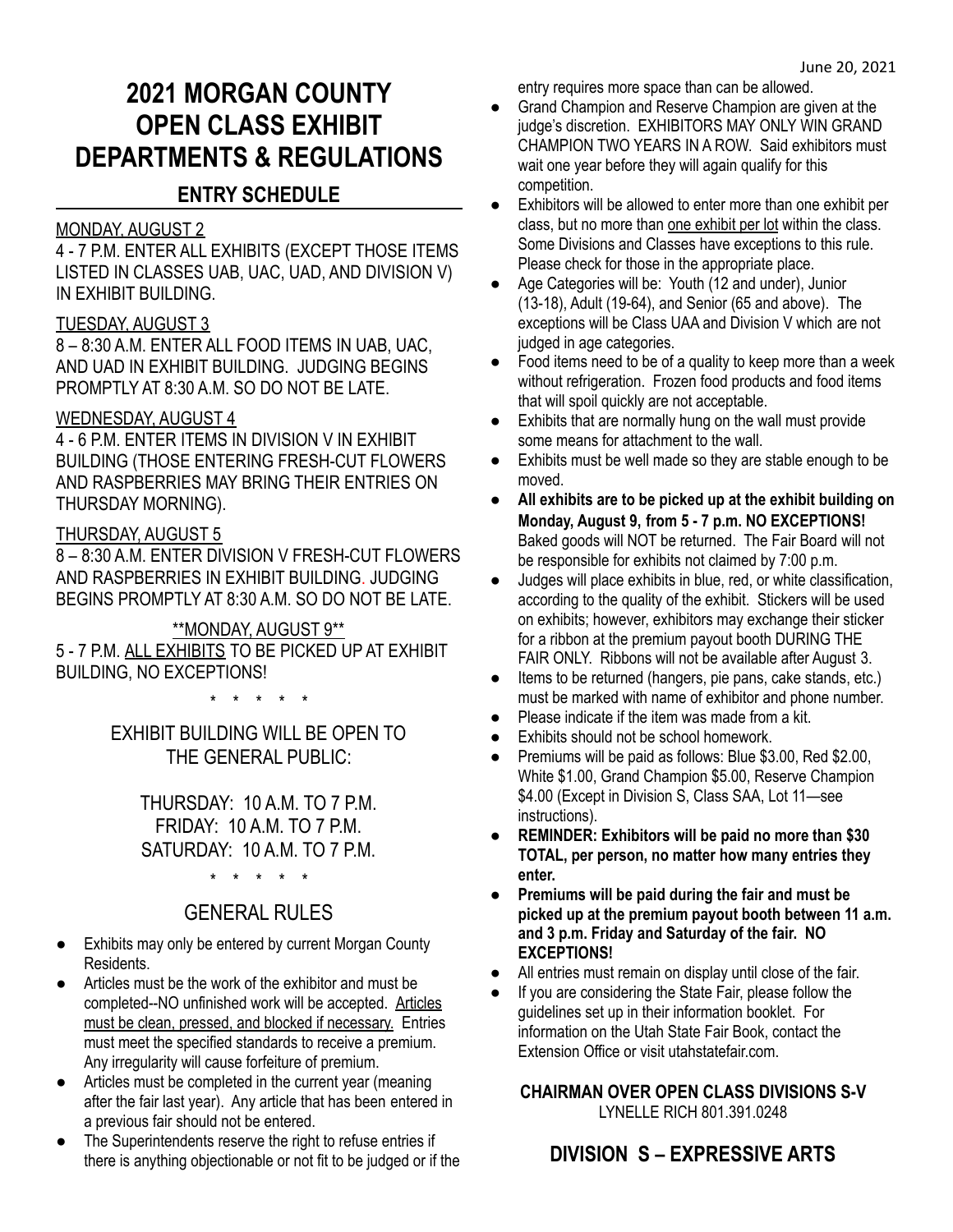### **See ENTRY SCHEDULE AND GENERAL RULES at the beginning of the Open Class Section.**

Judging Criteria for Division S:

- **Quality of Workmanship**
- Suitability of Material for Purpose
- Harmony and Design
- Appearance and Presentation

# **\*Exhibits should not be school homework.**

# **CLASSES SAA-SAN**

### *\*Juniors and Youth are limited to 4 items in classes SAA-SAN.*

Superintendents: Becky Lucas 801.876.3393; Monica Russell 801.791.9491

# **CLASS SAA - ARTS AND CRAFTS**

*Jewelry and smaller crafts should be attached to a 3x5 card*

- Lot 1: BOONDOGGLE item made primarily of boondoggle i.e. key chain, figure, etc.
- Lot 2: METAL decoration, wall hanging, or other item cut out of metal.
- Lot 3: TILE PICTURES (Painted wood signs should be entered in Lot 4 (judged on painting) or Lot 5 (judged on lettering)
- Lot 4: PAINTED WOOD CRAFTS wall hanging, basket, frame, tole painted or other item.
- Lot 5: VINYL LETTERING wall hanging, pictures, or other item
- Lot 6: WAX CRAFTS candles or other items made of wax.
- Lot 7: DUCT TAPE item is made mainly of duct tape sword, wallet, etc.
- Lot 8: PERSONAL CARE ITEMS soap, lip balm, lotion, fizz balls, or other item.
- Lot 9: MODEL CARS, k'nex, etc. (No Legos in this lot)
- Lot 10: LEGOS: Any item made with Legos. There will be 3 winners in this category—Blue (1<sup>st</sup>), Red (2<sup>nd</sup>), and White (3<sup>rd</sup>) paid out as listed in the general rules. All other entries will receive a ribbon but no premium.
- Lot 11: RECYCLED CRAFT— item made with recycled material
- Lot 12: 3D PRINTING item that has been created using a 3D printer
- Lot 13: OTHER any item that does not fit into above lots (No Legos in this lot)

# **CLASS SAB- BEADING**

*Smaller crafts should be attached to a 3x5 card-Jewelry should be entered in Class BCAJ*

- Lot 1: SEED BEADS (i.e. jewelry bead) fabric, hair accessory, or other item.
- Lot 2: PONY BEADS (craft beads) animals (geckos), keychains, or other item
- Lot 3: PERLER BEADS (fusible beads) –

# **CLASS SAC – CERAMICS**

- Lot 1: PAINTED CERAMICS medium to large figure or group of small figures
- Lot 2: STAINED OR GLAZED CERAMICS medium to large figure or group of small figures

# **CLASS SAD - PORCELAIN**

- Lot 1: CLOTHED DOLL
- Lot 2: Other porcelain item not listed above (egg, ornament, etc.)

### **CLASS SAE – FLOWER ARRANGING**

- Lot 1: DRIED FLOWERS picture, basket, wreath or other item decorated with dried flowers
- Lot 2: ARTIFICIAL FLOWERS flower arrangement, picture or other item decorated with artificial flowers

# **CLASS SAF – JEWELRY**

- *Necklace, bracelet, ring, earrings, or other type of jewelry*
- Lot 1: SEED BEAD JEWELRY (tiny beads)
- Lot 2: GLASS BEAD JEWELRY
- Lot 3: WOOD BEAD JEWELRY
- Lot 4: METAL BEAD JEWELRY
- Lot 5: PORCELAIN BEAD JEWELRY
- Lot 6: OTHER BEAD JEWELRY
- Lot 7: WIRE JEWELRY
- Lot 8: STRING JEWELRY-jewelry made using only string (i.e. knotted)

# **CLASS SAG – LEATHER CRAFT**

- Lot 1: CARVING OR STAMPING belt, keychain, or other item that has been stamped or carved
- Lot 2: STITCHING wallet, purse, or other item that has been hand stitched and stamped

# **CLASS SAH – PAPER CRAFT**

- Lot 1: STATIONARY cards, stationary paper, envelopes—lot of 5<br>Lot 2: ORIGAMI, PAPER DOLLS
- ORIGAMI, PAPER DOLLS
- Lot 3: SCRAPBOOKING scrapbook or scrapbook pages
- Lot 4: OTHER PAPER CRAFTS Any other item made primarily of paper that does not fit in lots 1-2

# **CLASS SAI – FABRIC CRAFT**

Lot 1: FABRIC CRAFTS - doll, wreath, basket, wall hanging, or other *non-clothing and/or non-sewn* item mostly made from fabric. *(All sewn items and/or clothing items should go in Division T.)*

# **CLASS SAJ - STENCILING**

Lot 1: Project using stenciling techniques. (i.e. sign, wall hanging, dishtowel, article of clothing, etc.)

# **CLASS SAK – PLASTIC CANVAS**

Lot 1: Decoration, picture frame, basket or other item created with plastic canvas

# **CLASS SAL – WOOD CARVING / ENGRAVING** / **BURNING**

- Lot 1: Item made from carved wood (car, boat, walking stick, frame, etc.)
- Lot 2: Wooden item that has been engraved (jewelry box, sign, etc.)
- Lot 3: Wooden item that has been burned (jewelry box, wall hanging, etc.)

# **CLASS SAM – WOODWORKING**

- Lot 1: OWN DESIGN-SMALL: basket or other decorative item, jewelry box; other item.
- Lot 2: OWN DESIGN-LARGE: end table/table; furniture; storage unit.
- Lot 3: Birdhouse
- Lot 4: Items made from a kit.

# **CLASS SAN – FURNITURE**

- Lot 1: Furniture refinished or reupholstered
- Lot 2: Other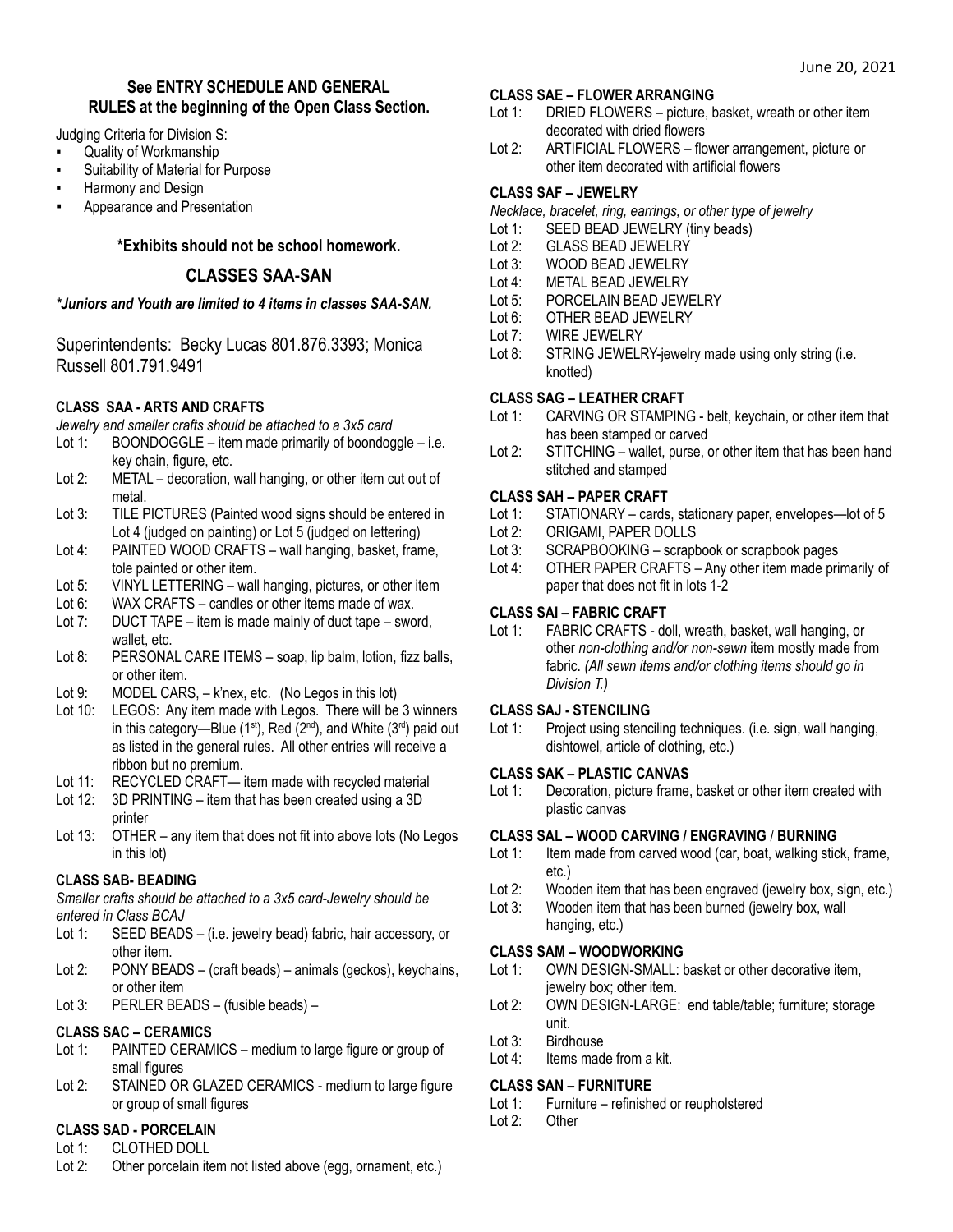# **CLASSES SBA - SBF**

*\*Seniors & Adults are limited to 4 items in class SBE-SBF You may not enter 4 in Professional and 4 in Seniors or Adults. \*Juniors and Youth are limited to 2 items in classes SBA-SBF*

### Classes SBA-SBC

Superintendent: Jenny Nielson 801.726.4244

#### **CLASS SBA - DRAWING, PAINTING, SCULPTURE**

*Work of art utilizing one of the following mediums. If using more than one medium, please indicate under which lot it is to be judged.*

- Lot 1: LEAD PENCIL DRAWING/SKETCHING
- Lot 2: COLORED PENCIL DRAWING/SKETCHING<br>Lot 3: CHARCOAL DRAWING/SKETCHING
- CHARCOAL DRAWING/SKETCHING
- Lot 4: PASTEL DRAWING/SKETCHING
- Lot 5: CRAYON DRAWING/SKETCHING
- Lot 6: CHALK DRAWING/SKETCHING
- Lot 7: MIXED MEDIA DRAWING/SKETCHING
- Lot 8: CALLIGRAPHY
- Lot 9: OIL PAINTING (using a brush to apply medium.)
- Lot 10: WATERCOLOR PAINTING
- Lot 11: ACRYLIC PAINTING
- Lot 12: SCULPTURE pottery
- Lot 13: CLAY SCULPTURE
- Lot 14: OTHER fine arts not listed above

#### **CLASS SBB – PROFESSIONAL DRAWING, PAINTING, SCULPTURE** \*Lot numbers the same as in Class SBA.

#### **CLASS SBC - GRAPHIC ARTS**

*Work of art created utilizing computer technology. Can be a greeting card, business card, menu, cd cover, book layout, newsletter, or other*

- *piece.*
- Lot 1: Full color
- Lot 2: Black and white

# **CLASS SBD – PROFESSIONAL GRAPHIC**

\*Lot numbers the same as in Class SBC.

# **Classes SBE-SBF (PHOTOGRAPHY)**

Superintendent: Jennalyn Hopkin 801.458.6689 Jill Allred 409.540.2254

# **CLASS SBE –PHOTOGRAPHY**

#### *All photography should be mounted or framed.*

Lot 1: A photo story. 3 black and white or color pictures depicting a simple story.

An enlarged 4x6, 5x7, or 8x10 mounted and titled color or black and white photograph.

- Lot 2: Landscape
- Lot 3: Landscape Black & White
- Lot 4: Person Portraits
- Lot 5: Animal Wildlife
- Lot 6: Animal Pets
- Lot 7: Sports/Action
- Lot 8: Human Interest
- Lot 9: Macro/Close-Up
- Lot 10: Nature
- Lot 11: Architecture
- Lot 12: Abstract
- Lot 13: Digitally Altered or Enhanced Photo should include original photo for comparison

#### **CLASS SBF – PROFESSIONAL PHOTOGRAPHY**

\*Lot numbers the same as in Class SBE

# **DIVISION T – HOME ARTS**

#### **See ENTRY SCHEDULE AND GENERAL RULES at the beginning of the Open Class Section.**

Judging Criteria for Division T:

- Quality of Workmanship
- Suitability of Material for Purpose
- Harmony and Design
- Appearance and Presentation

### **Classes TAA-TAB (SEWING)**

Superintendent: Kristi Orn 385.244.6662

#### **CLASS TAA - SEWING CONSTRUCTION**

- Lot 1: PILLOWCASE
- Lot 2: PILLOW
- Lot 3: BACKPACK, DUFFEL BAG, FANNY PACK, HANDBAG, OR PURSE
- Lot 4: APRON
- Lot 5: SHORTS, CAPRIS, PANTS with casing (elastic or drawstring waistband)
- Lot 6: SHORTS, CAPRIS, PANTS with waistband or facing
- Lot 7: SKIRT with casing (elastic or drawstring waistband)
- Lot 8: SKIRT with waistband or facing
- Lot 9: VEST
- Lot 10: PAJAMA SET, NIGHTGOWN, ROBE OR LOUNGEWEAR (Single pajama pants should be entered in lot 7)
- Lot 11: JUMPER
- Lot 12: SHIRT / BLOUSE
- Lot 13: CASUAL DRESS
- Lot 14: COAT, JACKET, OR OUTERWEAR
- Lot 15: MULTI-PIECE OUTFIT (2 or 3 piece, not tailored) t-shirt and pants, etc.
- Lot 16: SPECIAL OCCASION DRESS / FORMAL OR EVENING WEAR
- Lot 17: WEDDING ATTIRE
- Lot 18: TAILORING (2 or 3 piece outfit)
- Lot 19: ACTION WEAR (using stretchable fabrics) swimsuits, leotards, lingerie, biking shorts and shirts.
- Lot 20: SEWING FOR ANIMALS-aprons, saddlebags, tool carriers, cloth carriers, garment bags, hat tote, rope and boot bags, hay and feed bags, pads or beds, animal coats, bird cage covers, leg wraps, tail wraps, saddle blankets, chaps, dusters, etc.
- Lot 21: SOFT SCULPTURE–stuffed doll, animal, or other figure utilizing soft sculpture techniques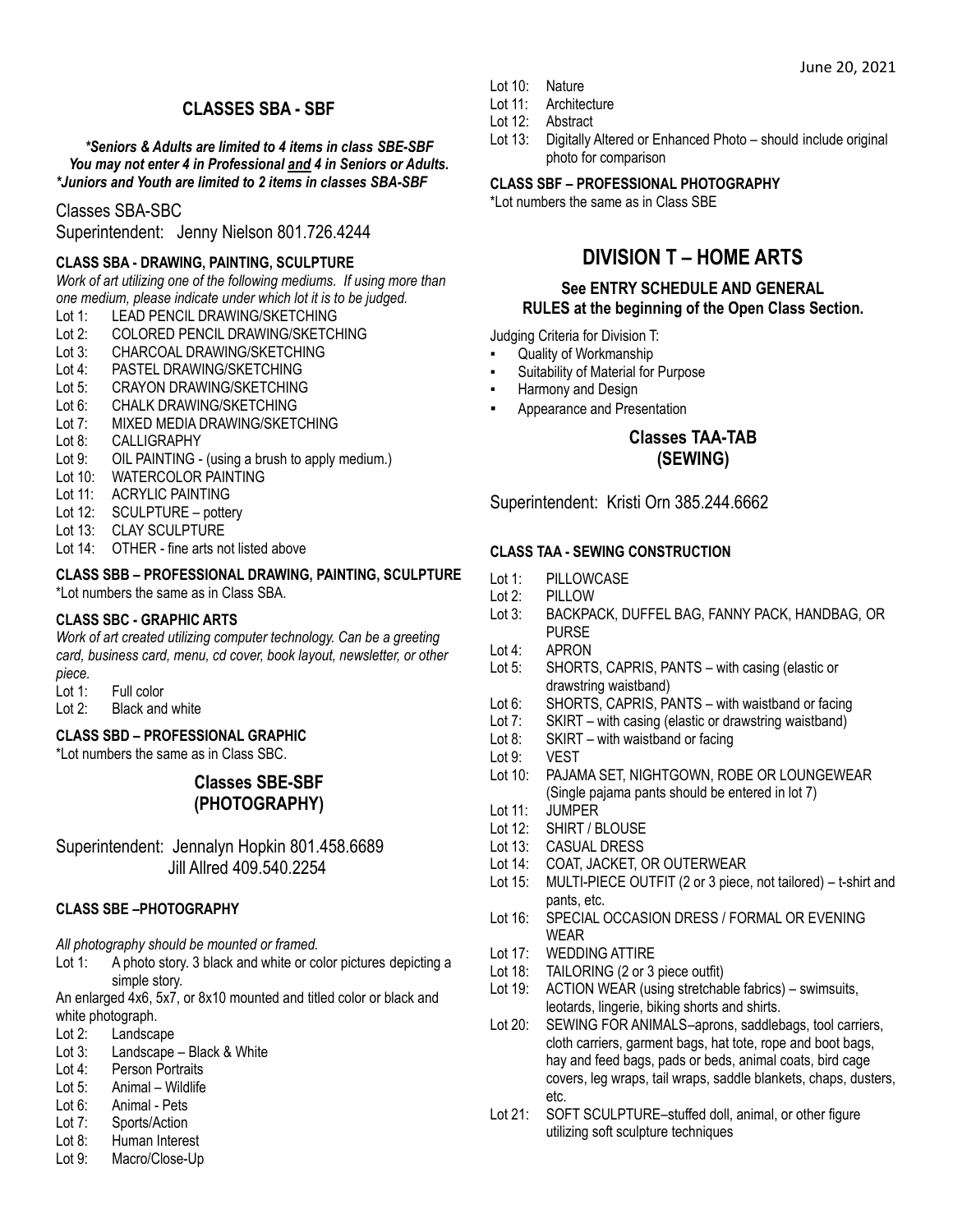- Lot 23: SEWING FOR DOLLS any articles of sewn clothing made for a doll (set of 5 items)
- Lot 24: OTHER CREATIVE SEWN TEXTILE ITEM
- Lot 25: SEWN ITEMS FOR THE HOME Exhibits may include: wall hangings, items for the table, window decorations, etc.)
- Lot 26: BABY DRESS
- Lot 27: BEST DRESS

# **CLASS TAB – PROFESSIONAL SEWING**

\*Lot numbers the same as in Class TAA.

# **Classes TBA-TBO (NEEDLEWORK)**

Superintendents: Janet Randall 801.829.6573 Tiffany Randall 801.829.6573

### **CLASS TBA – AFGHANS (all sizes)**

- Lot 1: Knitted
- Lot 2: Afghan Stitch
- Lot 3: Crocheted
- Lot 4: Hairpin Lace
- Lot 5: Woven on Loom
- Lot 6: Basket Stitch
- Lot 7: Swedish Weaving
- Lot 8: Granny Square
- Lot 9: Mile-A-Minute
- Lot 10: Other

#### **CLASS TBB – SMALL HOUSEHOLD LINENS OR ACCESSORIES (doilies, place mats, hot pads and holders, vanity sets, scarves, hankies, pin cushions, table runners)**

- Lot 1: Knit
- Lot 2: Crochet
- Lot 3: Tatting
- Lot 4: Hardanger
- Lot 5: Embroidery
- Lot 6: Netting
- Lot 7: Cut Work
- Lot 8: Appliqué
- Lot 9: Quilted
- Lot 10: Pieced
- Lot 11: Woven on Loom
- Lot 12: Other

#### **CLASS TBC – TABLE CLOTHS OR LUNCHEON SETS (luncheon cloth & 4 Napkins)**

- Lot 1: Embroidery
- Lot 2: Crochet
- Lot 3: Cut Work
- Lot 4: Appliqué
- Lot 5: Tatting
- Lot 6: Knit
- Lot 7: Machine Embroidery
- Lot 8: Other

#### **CLASS TBD – HAND OR TEA TOWELS**

- Lot 1: Embroidery
- Lot 2: Appliqué
- Lot 3: Cross-stitch
- Lot 4: Huck Weaving<br>Lot 5: Machine Embr
- Machine Embroidery
- Lot 6: Other

### **CLASS TBE - PILLOWS OR PILLOWCASES (set of 2)**

June 20, 2021

- Lot 1: Embroidery
- Lot 2: Crochet Lace
- Lot 3: Cut Work
- Lot 4: Appliqué
- Lot 5: Cross-stitch, French Knot
- Lot 6: Knitted Lace
- Lot 7: Machine Embroidery
- Lot 8: Quilted, pieced
- Lot 9: Latch Hook
- Lot 10: Other

### **CLASS TBF – QUILTS (all sizes)**

*\*Tied quilts cannot be judged for sweepstakes*

- Lot 1: Embroidery, Cross-stitch
- Lot 2: Appliqué
- Lot 3: Quilted, pieced
- Lot 4: Quilted, whole cloth
- Lot 5: Tied, pieced
- Lot 6: Tied, whole cloth
- 
- Lot 7: Original Design by Quilter<br>Lot 8: Machine Quilted, pieced Machine Quilted, pieced
- Lot 9: Machine Quilted, whole cloth
- Lot 10: Other

### **CLASS TBG – BEDSPREADS**

- *\*Tied bedspreads cannot be judged for sweepstakes*
- Lot 1: Embroidery
- Lot 2: Appliqué
- Lot 3: Quilted, pieced
- Lot 4: Quilted, whole cloth
- Lot 5: Tied, pieced
- Lot 6: Tied, whole cloth
- Lot 7: Crocheted<br>Lot 8: Original De
- **Original Design by Exhibitor**
- Lot 8: Machine Quilted, pieced
- Lot 9: Machine Quilted, whole cloth
- Lot 10: Other

#### **CLASS TBH – RUGS (all sizes)**

- Lot 1: Braided
- Lot 2: Crochet, rag
- Lot 3: Crochet, yarn
- Lot 4: Woven on loom
- Lot 5: Latch Hook
- Lot 6: Novelty
- Lot 7: Other

#### **CLASS TBI – PICTURES (mounted and framed)**

- Lot 1: Embroidery
- Lot 2: Counted Cross-stitch
- Lot 3: Hardanger
- Lot 4: Japanese Bunko

Lot 6: Needlepoint Lot 7: Other

Lot 1: Quilted, pieced

Lot 5: Brazilian Embroidery

**CLASS TBJ – WALL HANGINGS**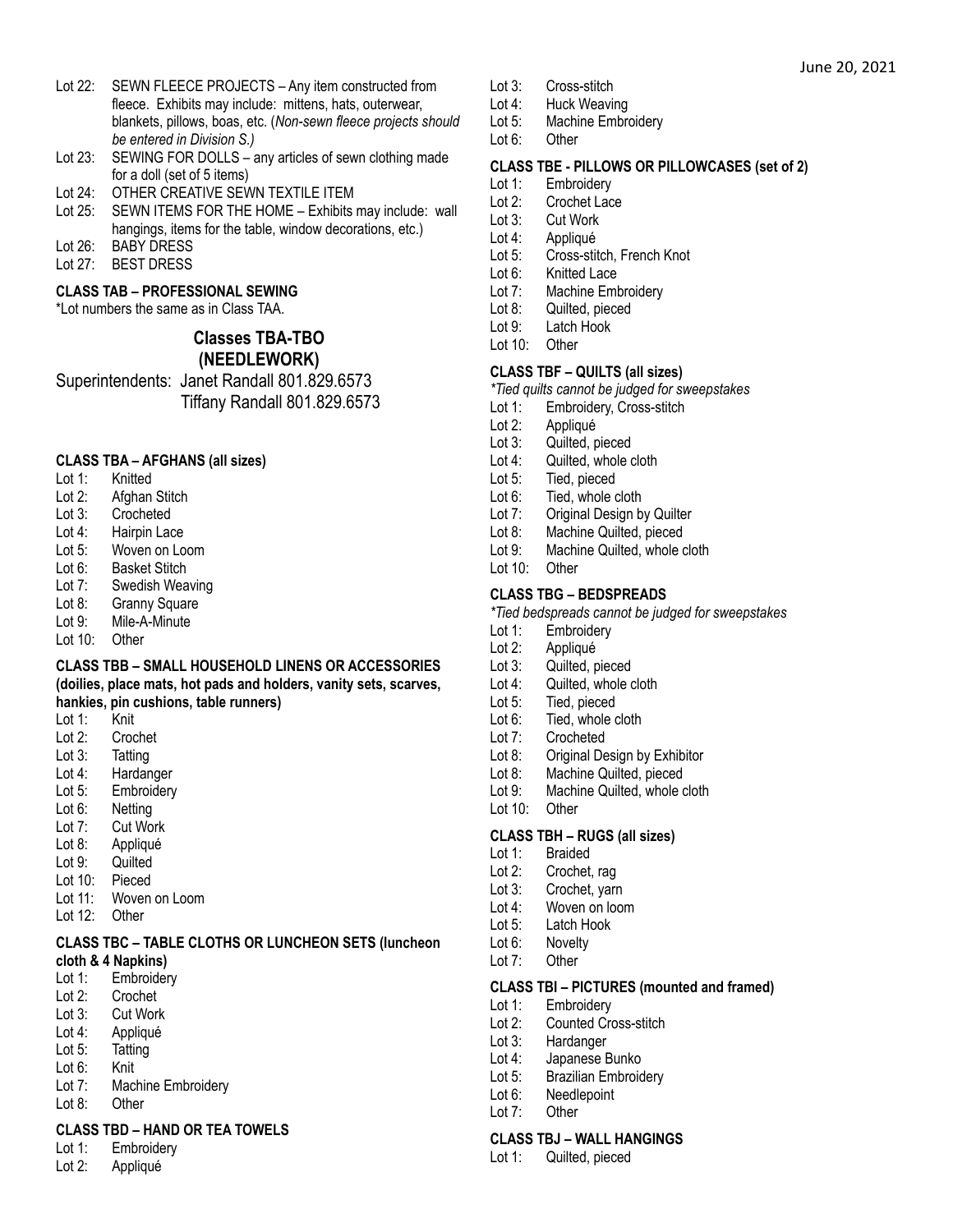- Lot 2: Quilted, whole cloth
- Lot 3: Latch Hook
- Lot 4: Needlepoint
- Lot 5: Other

### **CLASS TBK – CLOTHING, ADULTS**

- Lot 1: Accessories, Knitted
- Lot 2: Accessories, Crocheted
- Lot 3: Accessories, Loom (hats, mittens, gloves, scarves, purses, slippers, socks)
- Lot 4: Sweater, Knitted<br>Lot 5: Sweater. Croche
- Sweater, Crocheted
- Lot 6: Vest, Knitted
- Lot 7: Vest, Crocheted
- Lot 8: Poncho, Stole, Cape; Knitted
- Lot 9: Poncho, Stole, Cape; Crocheted
- Lot 10: Dress, Knitted
- Lot 11: Dress, Crocheted
- Lot 12: Other

# **CLASS TBL – CLOTHING, CHILDREN OR BABY**

- Lot 1: Accessories, Knitted
- Lot 2: Accessories, Crocheted<br>Lot 3: Accessories. Loom (hats
- Accessories, Loom (hats, bonnets, mittens, gloves, scarves, purses, slippers, bibs, booties, socks)
- Lot 4: Sweater, Knitted
- Lot 5: Sweater, Crocheted
- Lot 6: Vest/Cape, Knitted
- Lot 7: Vest/Cape, Crocheted
- Lot 8: Set (2 piece), Knitted
- Lot 9: Set (2 piece), Crocheted
- Lot 10: Dress, Knitted
- Lot 11: Dress, Crocheted
- Lot 12: Shawl or Bunting, Knitted
- Lot 13: Shawl or Bunting, Crocheted
- Lot 14: Shawl or Bunting, Hair Pin Lace
- Lot 15: Receiving Blanket with Crocheted Trim
- Lot 16: Other

#### **CLASS TBM – TOYS/NOVELTIES (dolls, animals, doll clothes)**

- Lot 1: Crocheted
- Lot 2: Knitted
- Lot 3: Other

#### **CLASS TBN – FURNITURE COVERINGS (stool, chair, bench)**

- Lot 1: Embroidery
- Lot 2: Counted Cross-stitch<br>Lot 3: Latch Hook
- Latch Hook
- Lot 4: Crewel Embroidery
- Lot 5: Pieced
- Lot 6: Needlepoint
- Lot 7: Other

# **CLASS TBO - KNOT TYING**

*An item made utilizing one of the following:*

- Lot 1: BEGINNING MACRAME Articles such as necklace, small owl, belt.
- Lot 2: ADVANCED MACRAME Articles such as large plant holder, wall hanging, purse.

# **DIVISION U - FOODS**

#### **See ENTRY SCHEDULE AND GENERAL RULES at the beginning of the Open Class Section.**

Exception to General Rules: Food Preservation--only 3 bottles of different fruit, jams/jellies, and vegetables are allowed.

> Superintendent: Hillary Peterson 801.910.5690 Julie Reynolds 801.505.3159

# **CLASS UAA - FOOD PRESERVATION**

*\*Food Preservation will NOT be judged in age groups.* General Foods Preservation Rules:

Canning rules are based on safe food preservation guidelines from approved sources (National Center for Home Food Preservation, USU Extension, USDA, and Ball Canning). See nchfp.uga.edu, canning.usu.edu, and freshpreserving.com.

- Only products of the home kitchen are eligible. Only products canned after last year's fair can be entered.
- All entries must be the work of the exhibitor.
- **REQUIRED:** All jars must be labeled (see below) with name of product, method, pack, length of processing time, pounds of pressure, altitude, date, city, recipe source and when the dial gauge was last tested attached to the bottom of the jar. If sweeteners other than sugar are used, include on label. Labels are available in advance from the USU Extension office, on fair website, or at time of entry.

| Product:                                                                                                                                                                                                                       |                  |  |
|--------------------------------------------------------------------------------------------------------------------------------------------------------------------------------------------------------------------------------|------------------|--|
| Method: will be a series of the series of the series of the series of the series of the series of the series of the series of the series of the series of the series of the series of the series of the series of the series o | Pack: Hot or Raw |  |
|                                                                                                                                                                                                                                |                  |  |
|                                                                                                                                                                                                                                |                  |  |
| Year dial gauge was last tested:                                                                                                                                                                                               |                  |  |
| Processing Date: ______________                                                                                                                                                                                                |                  |  |
|                                                                                                                                                                                                                                |                  |  |
| Comments:                                                                                                                                                                                                                      |                  |  |

- All entries must be in clean, standard canning jars with new, single-use, two-piece lids and rings.
- A  $\frac{1}{2}$  pint, 1 pint, or 1 quart jar constitutes and exhibit entry.
- All jams/jellies, fruit, pickled products, salsa and tomato products must be processed using the boiling water bath or steam method.
- All meat and vegetable products must be processed using the pressure canner method.
- Paraffin will not be accepted.
- Dried fruit in quart, pint, or  $\frac{1}{2}$  pint jar with 2 piece lid.
- All products must be processed according to Utah altitude adjustment for USDA processing times.
- All vacuum seals must be intact. Bands must be on fruit jars.
- **▪ Double check to be sure container is clean and free of stickiness before entering in the fair.**
- **▪ Exhibitor is requested to loosen the ring on the jar so judges can remove ring and examine head space.**

*Enter one (1) appropriate size jar with completed label on bottom of jar to include the information listed in the General Foods Preservation Rules above.*

- Lot 1: Canned Fruits limit of 3 bottles of different fruits
- Lot 2: Canned jam/jelly or a reduced sugar fruit spread (no freezer jams accepted) – limit of 3 bottles of different jams/jellies
- Lot 3: Canned vegetables limit of 3 bottles of different vegetables
- Lot 4: Canned tomato product
- Lot 5: Salsa
- Lot 6: Canned pickles or pickled product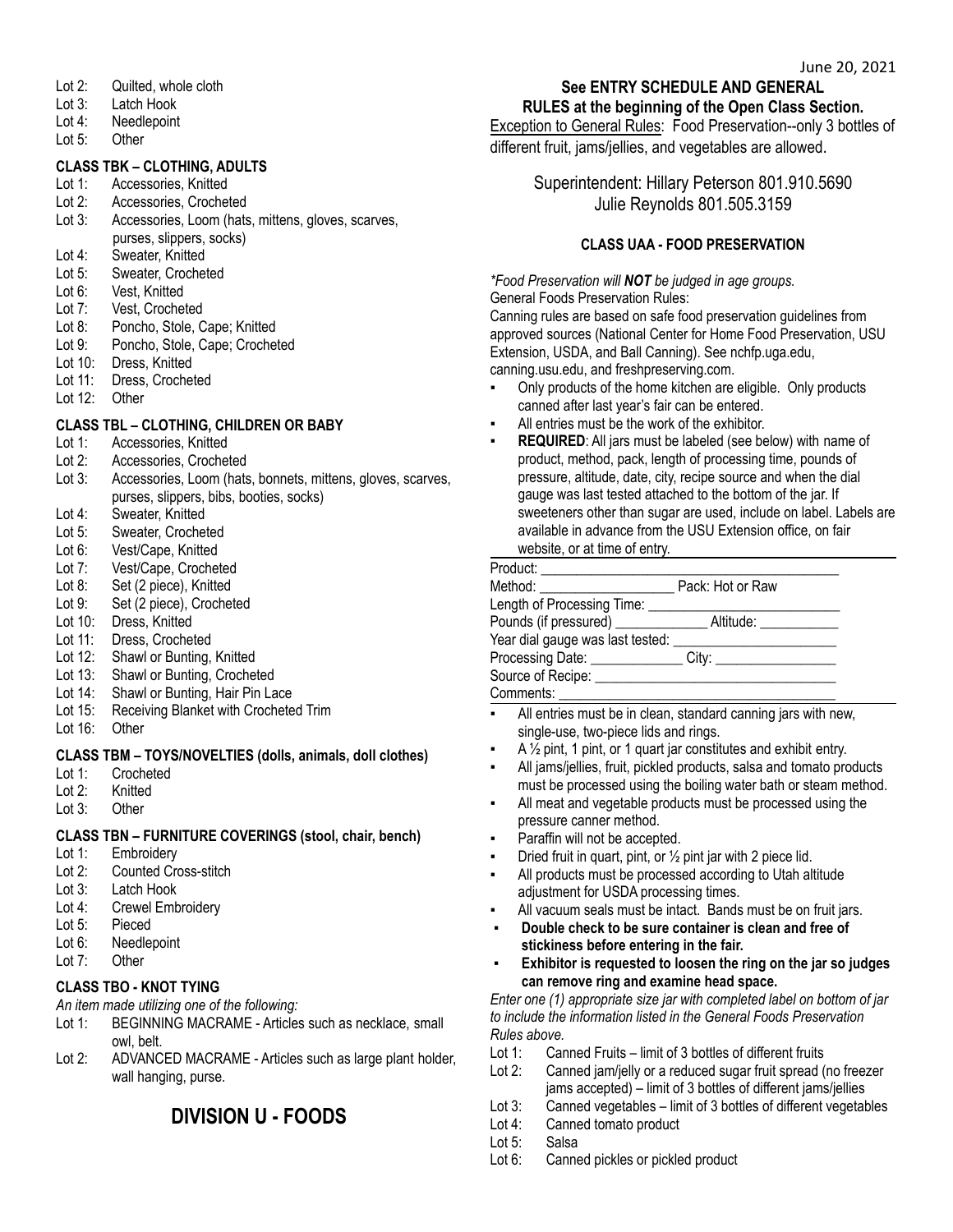- Lot 7: Canned meats
- Lot 8: Canned combination product
- Lot 9: Dehydrated foods
- Lot 10: Freeze-dried food
- Lot 11: Syrup
- Lot 12: Juice

### **CLASS UAB - FOOD PREPARATION**

*Food items must not require refrigeration. Must include recipe.*

- Lot 1: Four baked cookies
- Lot 2: Four bar cookies
- Lot 3: Four muffins-no muffin liners
- Lot 4: Four brownies
- Lot 5: A square, oblong or round layer cake without frosting
- Lot 6: Invented snack
- Lot 7: Four pieces of candy
- Lot 8: A single or double crust baked fruit pie
- Lot 9: International/ethnic food product
- Lot 10: Food for a special occasion
- Lot 11: Donuts
- Lot 12: Any other food preparation item

# **CLASS UAC – BREADS**

*\*Note: No icing on rolls, cookies, or cakes. No mini loaf pans—must be full sized.*

- Lot 1: Quick bread one loaf<br>Lot 2: Four pretzels
- Four pretzels
- Lot 3: Four baking powder biscuits
- Lot 4: Four breadsticks or yeast rolls (not a sweet roll)
- Lot 5: White bread, traditional or machine
- Lot 6: Specialty grain (whole wheat, rye, oat), traditional or machine
- Lot 7: Sweet yeast bread or four sweet rolls
- Lot 8: International bread one loaf
- Lot 9: Creative bread/Bread sculpture one display, use of a bread machine or purchased frozen dough optional

# **CLASS UAD - CAKE DECORATING**

*Exhibits of decorated cakes include:*

- Lot 1: Single-layer (8 or 9 inch round or square or a 9 X 13 inch oblong) or cut-up with design applied with colored sugar, coconut, candies, etc.; all decorations must be edible. The round-plain, star and shell tips may be used but are not required.
- Lot 2: Character, 3D or doll with three different types of decorating tips used. Other edible items are allowed. A plastic doll or doll pick is allowed for doll cakes.
- Lot 3: Two-layer using at least 3 different types of decorating tips. Must include the round, star and leaf tips, but may choose other tips as well. Drop flowers and striping methods are acceptable.
- Lot 4: Two-layer 8, 9, or 10 inch, may be two tier without plates, using both drop or flat surface flowers and flowers made on a flat flower nail.
- Lot 5: Create your own project, suggestions include flowers made on a lily nail, figure piping, string work, tier cakes with separators and pillars.
- Lot 6: Decorated cake using Styrofoam or other non-edible frame.

# **DIVISION V - HORTICULTURE**

# **See ENTRY SCHEDULE AND GENERAL RULES at the beginning of the Open Class Section.**

# Superintendent: Gaylene Adams 801.829.6738 JoAnne Corpany 801.829.6223

# RULES FOR DIVISION V: In addition to the General Rules of the Fair Association, the following rules apply to Division V.

- Division V will **NOT** be judged in age groups.
- Only one entry per family for each variety
- Any varieties not listed may be added at the discretion of the superintendent.
- All entries should be arranged in an attractive way for exhibit at the fair. Disposable plates will be provided for display or entries may be entered and displayed on a plate or tray of your own choosing.
- All entries should be clean, carefully handled, firm, as near to marketable maturity, and fresh as possible.
- Exhibits will be judged as follows:
	- Uniformity-25%
	- Trueness to Type—25%
	- Blemish and Condition—25%
	- Size and Shape-25%

# **CLASS VAA - CROPS**

- Lot 1: THRESHED CEREALS wheat, oats or barley, 1 quart in a clear class jar, any variety properly named
- Lot 2: SHEAF GRAIN neatly prepared, tied securely with bands in three places, measuring at least three inches at the butt, any variety properly named.
- Lot 3: FIELD CORN or GRAIN CORN sheaf three stocks of silage corn, any variety, properly named.
- Lot 4: FIELD CORN or GRAIN CORN ear one tray any variety, properly named (minimum three ears).
- Lot 5: DRY BEANS field beans, snap, string or lima, 1 quart (ripe) in a clear glass jar, any variety, properly named.
- Lot 6: COMMERCIAL POTATOES Any commercial variety, exhibited on a standard 12"x18" tray.

# **CLASS VAB - FLOWER GARDENING/HOUSE PLANTS**

*The number of flowers required for each exhibit follows each flower type. Exhibitors are asked to replace wilted flowers in any division on Friday or Saturday. The committee shall have the right to remove any exhibit or part thereof that has become unsightly.*

# **FLOWER GARDENING**

- Lot 1: ANNUALS 3 or more stems each from any type or variety annual (aster, sweet peas, cosmos, nasturtiums, snap dragons, etc.).
- Lot 2: PERENNIALS 3 stems of any type or variety perennial (chrysanthemums, delphinium, phlox, golden glo, bells of Ireland, etc.).
- Lot 3: GLADIOLI single stem, named variety.
- Lot 4: BORDER AND ROCK PLANTS 3 clusters.
- Lot 5: DAHLIAS AND ZINNIAS single specimen, named variety.
- Lot 6: EVERLASTINGS AND OTHERS FOR DRYING single specimen, named variety.
- Lot 7: MARIGOLDS 3 blossoms, named variety
- Lot 8: PANSIES 3 blossoms, named variety
- Lot 9: PETUNIAS 3 blossoms, named variety
- Lot 10: FLOWERING VINES 3 specimens, named variety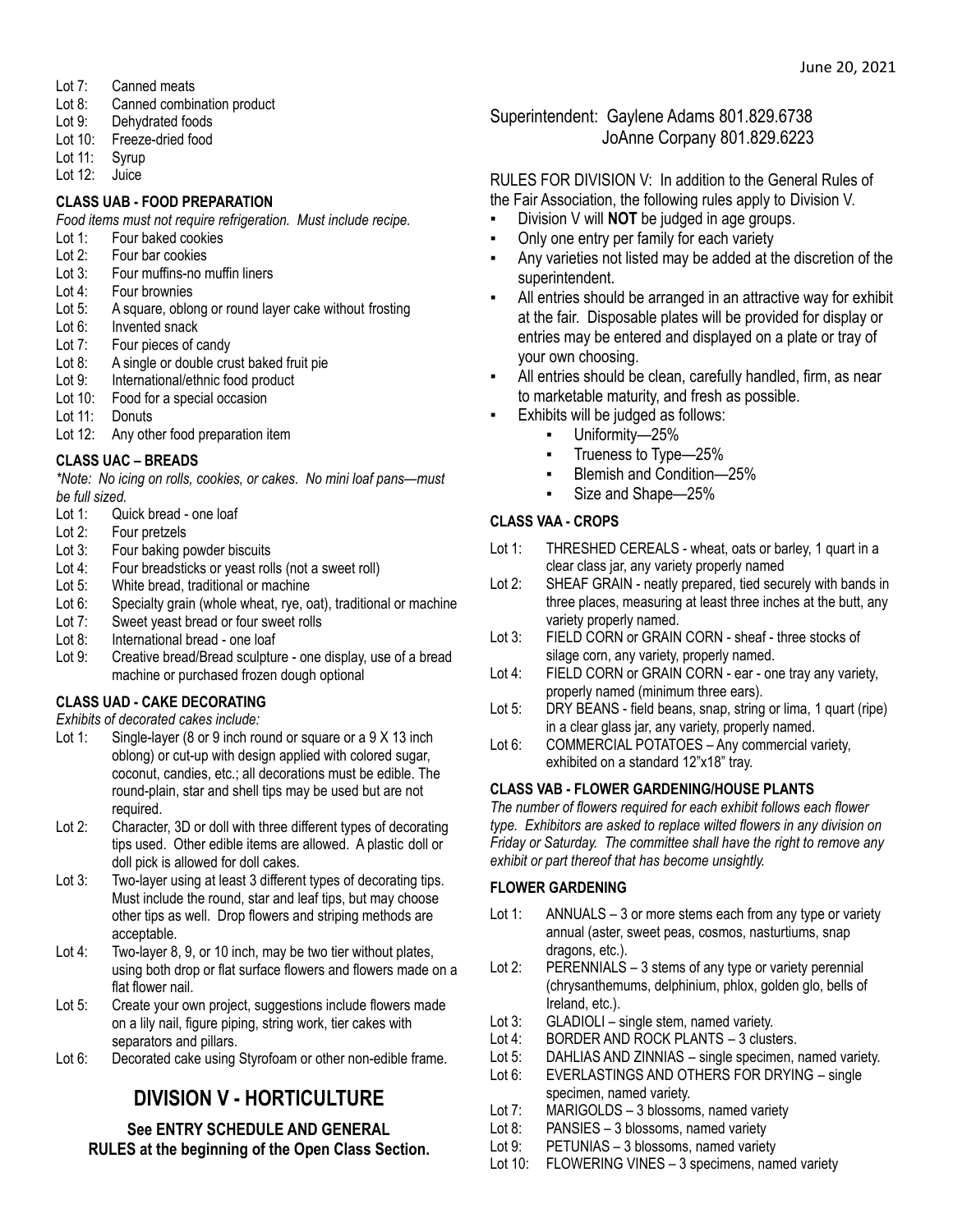- Lot 11: ROSES *All foliage and thorns removed from stems to the first bud, cluster, or flower, except for shrub and species* - 3 blossoms, named variety
- Lot 12: LILIES *All foliage removed from stem* 1 stem, named variety
- Lot 13: SUNFLOWERS single specimen, named variety
- Lot 14: MISCELLANEOUS 3 blossoms, named variety
- Lot 15: GENERAL GARDEN DISPLAY Largest number of different flower species, best collection of 6 different flower species, best bloom in your garden
- Lot 16: FRESH ARRANGEMENTS -- Cut fresh; all dimensions of arrangement must be no greater than 5"; fresh arrangement in unusual container
- Lot 17: DRIED ARRANGEMENTS -- Dried flower arrangement or dried arrangement in unusual container

#### **HOUSE PLANTS**

- Lot 18: Indoor potted plant, flowering *Cultivated for attractiveness and abundance of the flower* – eg. African violet, geranium, orchids, miniature roses, other
- Lot 19: Collection of indoor potted plants, flowering *Cultivated for attractiveness and abundance of the flowers --* same plants as above
- Lot 20: Indoor potted plant, foliage C*ultivated for its interesting and attractive foliage* – eg. Cacti and succulents, coleus, ferns, ivy and vines
- Lot 21: Collection of indoor potted plants, foliage *Cultivated for their interesting and attractive foliage* --same plants as above container.

# **OUTDOOR POTTED PLANTS**

*\*No hanging plants.*

Lot 22: Large outdoor potted plant - C*ultivated to be interesting and attractive*.

# **CLASS VAC - GARDENS - FRUIT/VEGETABLE**

Superintendent: Gaylene Adams 801.829.6738 JoAnne Corpany 801.829.6223

▪ Exhibitor may enter two exhibits in each lot but each entry must be different varieties.

*Each participant is allowed to enter up to 2 exhibits in each lot but must be different varieties. Single exhibits should contain the following number for display*:

- Lot 1: Apples, 3 fruits
- Lot 2: Beans, lima (fresh), 5 pods
- Lot 3: Beans, snap (fresh), 5 pods
- Lot 4: Beets (fresh, washed, 1" tops left on), 3 roots
- Lot 5: Bramble Fruit raspberries, blackberries, etc., 10 fruits
- Lot 6: Carrots (fresh, washed, 1" tops left on), 3 roots
- Lot 7: Cabbage (trimmed), 1 head
- Lot 8: Cauliflower (trimmed), 1 head
- Lot 9: Cantaloupe [Muskmelon] (firm, ripe), 1 fruit
- Lot 10: Celery (trimmed, washed), 1 plant or stalk
- Lot 11: Cherries (sweet or sour), 10 fruits
- Lot 12: Corn, sweet (husked, table maturity), 3 ears
- Lot 13: Cucumbers (for slicing), 3 fruits
- Lot 14: Cucumbers (for pickling), 3 fruits
- Lot 15: Eggplants, 1 fruit
- Lot 16: Garlic, 3 bulb bunch
- Lot 17: Grapes, 1 clusters
- Lot 18: Herbs, 3 sprigs
- Lot 19: Lettuce, Head (trimmed), 1 head.
- Lot 20: Lettuce, Leaf (trimmed), 2 plants
- Lot 21: Nuts walnut, hazelnut, etc., 10 nuts
- Lot 22: Onions (dry, scales intact, 2" tops left on), 3 bulbs
- Lot 23: Ornamental Gourds, 1 of a large variety or 3 of a small variety
- Lot 24: Other Small Fruit strawberries, gooseberries, currants, etc. 10 fruits
- Lot 25: Parsnips (fresh, washed, 1" tops left on), 3 roots
- Lot 26: Peas, 5 pods
- Lot 27: Peaches, 3 fruits
- Lot 28: Pears, 3 fruits
- Lot 29: Peppers Hot Varieties, 3 fruits
- Lot 30: Peppers Sweet, 3 fruits
- Lot 31: Plums, 3 fruits
- Lot 32: Potatoes, 3 tubers (washed)
- Lot 33: Pumpkin (medium size), 1 fruit
- Lot 34: Squash, summer (table maturity, varieties judged separately), 3 fruits
- Lot 35: Squash, winter (small varieties, mature), 3 fruits
- Lot 36: Squash, winter (large varieties, mature), 1 fruit
- Lot 37: Swiss Chard (roots attached and washed), 1 large plant
- Lot 38: Tomatoes (mature- green, tops on or red, tops off), 3 fruits<br>Lot 39: Tomatoes Cherry Varieties (mature, tops off), 5 fruits
- Tomatoes Cherry Varieties (mature, tops off), 5 fruits
- Lot 40: Tomatoes Paste Varieties (red, tops off), 3 fruits
- Lot 41: Turnips (fresh, washed, tops off), 3 roots
- Lot 42: Watermelon (firm ripe), 1 fruit
- Lot 43: Any other fruit or vegetable, properly named and prepared. (The number to be entered should be the same as similar fruit/vegetables listed.)
- Lot 44: GARDEN CORNUCOPIA 4 to 6 kinds of garden fruits and/or vegetables of the number listed above and arranged for group display. Each part of the entry must have the proper variety identified.

*Only one premium per vegetable/fruit type will be*

- *awarded for lots 45-65.*
- Lot 45: Largest Specimen Onion
- Lot 46: Largest Specimen Tomato
- Lot 47: Largest Specimen Turnip
- Lot 48: Largest Specimen Potato
- Lot 49: Largest Specimen Watermelon
- Lot 50: Largest Specimen Pumpkin
- Lot 51: Largest Specimen Winter Squash
- Lot 52: Largest Specimen Summer Squash
- Lot 53: Largest Specimen Beet
- Lot 54: Largest Specimen Pepper
- Lot 55: Largest Specimen Cabbage
- Lot 56: Largest Specimen Cauliflower
- Lot 57: Largest Specimen Broccoli
- Lot 58: Largest Specimen Sunflower
- Lot 59: Largest Specimen Carrot
- Lot 60: Largest Specimen Apple
- Lot 61: Largest Specimen Pear
- Lot 62: Largest Specimen Cantaloupe
- Lot 63: Largest Specimen Cucumber
- Lot 64: Largest Specimen Ear of Field Corn
- Lot 65: Largest Specimen Ear of Sweet Corn

#### **CLASS VCD - ORNAMENTAL HORTICULTURE**